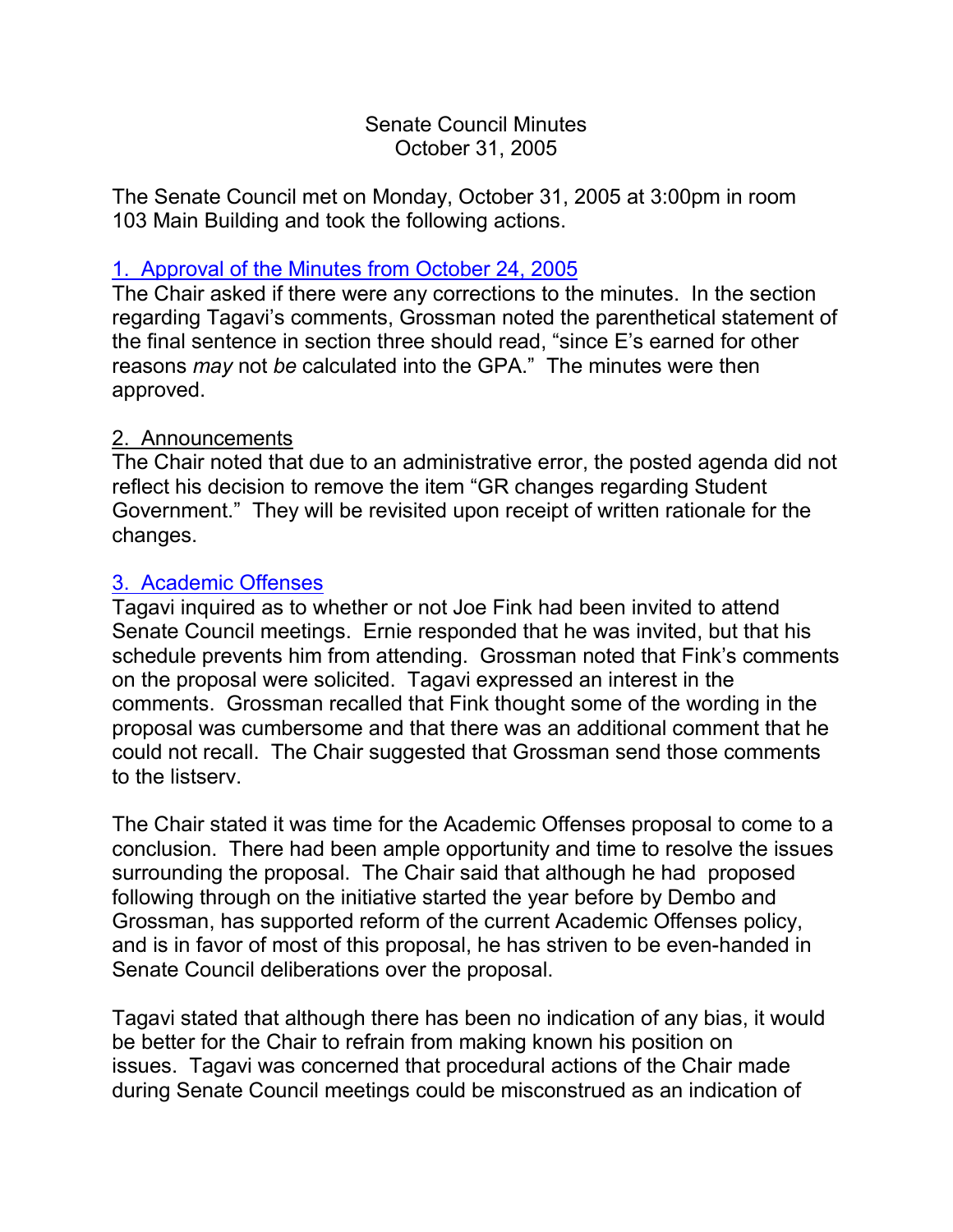bias. Dembo disagreed, stating that it was the duty of the Chair to exercise control over meetings in order to maintain forward motion. Tagavi replied that they were truly in agreement on this issue.

Liaison Greissman referenced his non-voting status as a precursor to a suggestion to help the academic offenses proposal move to the University Senate. He suggested that the Senate Council discuss three salient issues separately, so as not to tie down the entire proposal. Greissman suggested discussing the following sub-issues separately: 1. the minimum grade or alternative to minimum "E" penalty; 2. the "XE" grade; and 3. the issue of multiple jurisdictions. Grossman mentioned adding the sunset issue (4.) as a fourth item to discuss separately. Grossman wondered about the time at which a particular grade related to cheating would no longer be on the transcript.

The Chair queried the Senate Council members about their general feeling about parsing out the three or four issues. Grossman stated that differences had been narrowed down over the weekend, and a synopsis had been posted on the web. He stated that while there were two sides to each of the (2.), (3.) and (4.) sub-issues, there was no alternative for (1.). He further stated that it would not damage the whole proposal to separate the parts, including that of the sunset issue.

Duke suggested the Senate Council focus on the multi-jurisdiction issue first. She recommended the rule consider using the college in which the student is enrolled to be the same college whose rules should be followed in punishment. The Chair suggested beginning discussion with Duke's suggestion.

Grabau wanted to ensure that the student representatives offer their opinions and suggestions on these matters. Grossman noted that former student representative Braphus Kaalund was on the committee until he graduated. Ellingsworth stated her concern regarding the rights of students and agreed that one jurisdiction was preferable.

Hobson commented on the sunset issue and began a discussion of said topic. Further discussion ensued about how discipline for an academic offense would affect the student in the future.

Tagavi asked for clarification regarding the issue that was then up for discussion. The Chair reinforced the importance of hearing the students'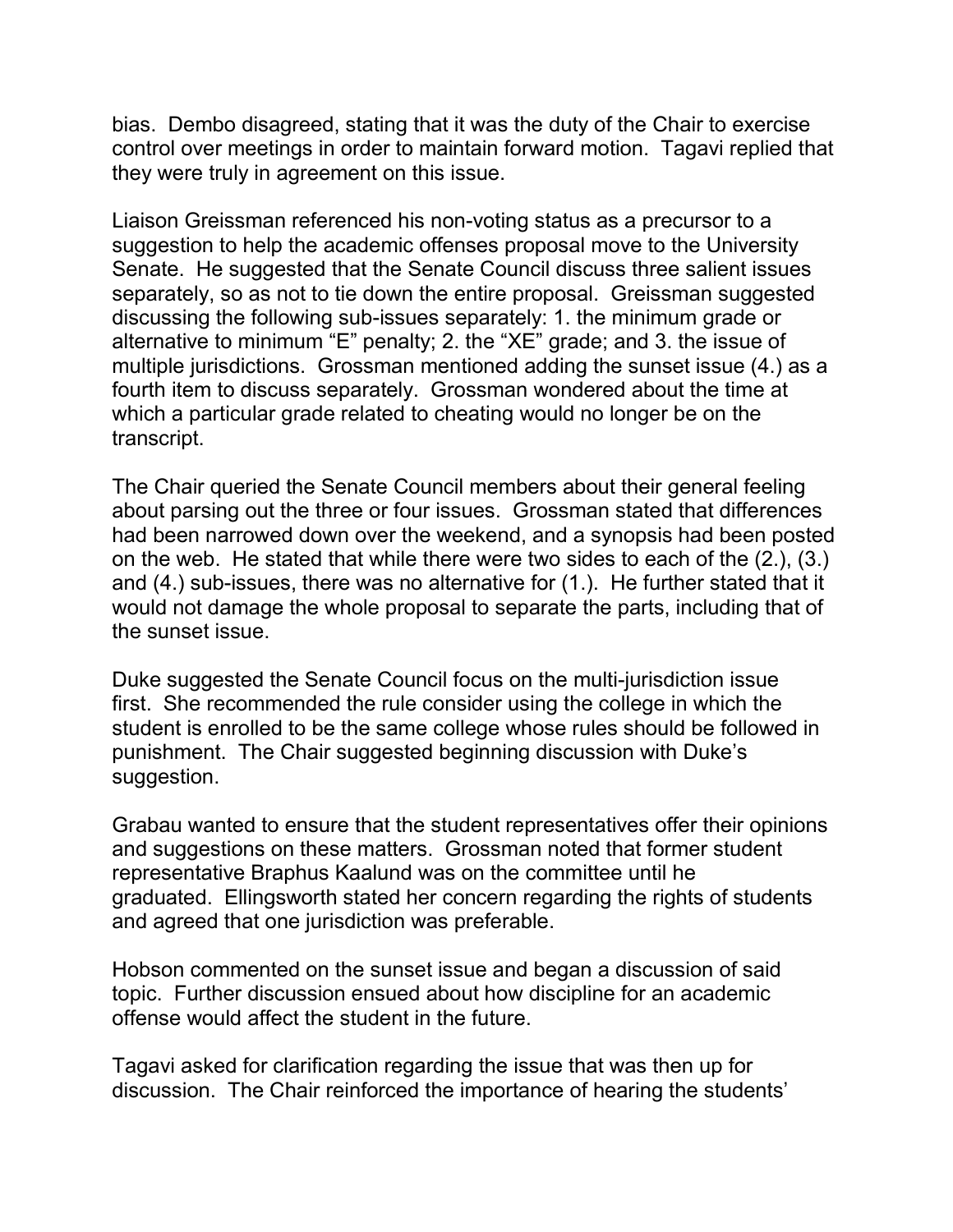comments. Grossman said that the Ad Hoc Committee on Academic Offenses worked hard to do away with the minimum penalty, as that is unfair to students. Tagavi suggested that under the new proposal, even small violations would require a student to reply affirmatively if asked about whether he or she had ever been accused of being caught cheating.

Duke suggested that a student accused of cheating should follow the policy of the college in which the student is enrolled. Discussion began on this topic. Lesnaw indicated a confusion surrounding who/what entity would take control of the disciplinary procedure, especially in instances involving an honor code college. Dembo offered a brief explanation of college's honor code.

Questions then arose as to whether or not an honor code takes precedence over University Senate rules**.** Greissman noted that the rules of an honor code college are part of the University Senate Rules, because they are approved by the University Senate.

Moore stated that with regard to jurisdiction, it was important to keep the rule as simple as possible and the lines of jurisdiction should be very clear. Moore noted concern regarding general knowledge of these processes and the potential for students and faculty becoming bogged down. Moore spoke in favor of jurisdiction residing in the student's own college.

Tagavi stated he could accept Duke's suggestion, and noted agreement with Moore. Tagavi suggested using either the college of the student or the college of the course. Grossman replied that if two students were involved in one offense, two different colleges could have different determinations of guilt and enforce different punishments. Grossman stated that by enrolling in the course, the student acknowledges jurisdiction, and said this information should be reflected in the course description.

Discussion continued regarding jurisdiction of the student's college versus that of the course's college. Given the time, Tagavi suggested stopping debate in order to give time to the other three issues. Thelin expressed concern over honor codes in general. Greissman suggested allowing the dean of the instructor making the accusation of cheating be responsible for deciding who would rule on the issue. Tagavi said he had suggested that idea previously. Tagavi also suggested allowing the provost to adjudicate in the event that the involved deans/Registrar could not decide among themselves. Grossman stated this was more complicated.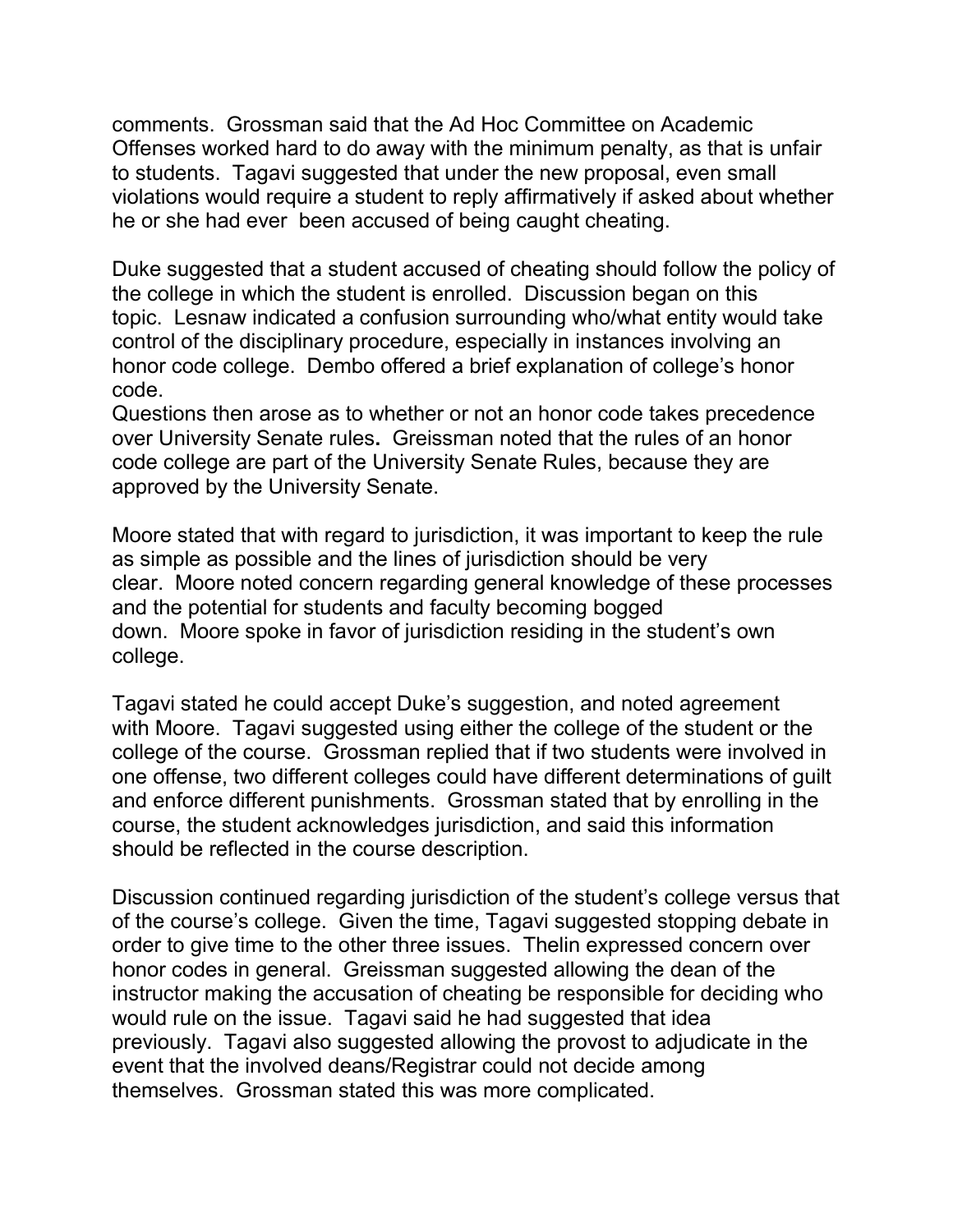The Chair requested Duke make her original suggestion into a formal proposal. Duke made a **motion** to amend the proposal's language to read, "When an offense is alleged, the rules of the college in which the student is enrolled prevail." Tagavi **seconded**. The Chair invited discussion on the motion.

Grossman wondered aloud how this motion could be worked into the University Senate Rules. Current practice allows an honor code to take precedence over another college's rules of conduct.

A vote was taken, with nine in favor, one against, and no abstentions. The motion **passed**.

The Chair directed the members to begin discussion on the XE issue. Jones recalled from listserv comments that a three-tiered system would eliminate the need for XE. Tagavi wondered if Grossman could accept a friendly amendment to this proposal. Grossman replied that he could not accept a friendly amendment on behalf of the Academic Offenses committee.

Discussion continued regarding a "cheating E" and ramifications of this on a student's transcript. Grossman added that the second offense begins the paper trail.

Jones asked Grossman to describe the three-tiered system in detail. Grossman stated that for the first offense, there is no minimum penalty. For the second offense, the minimum penalty is an "E," removable from GPA calculation by the repeat option. The third offense is punishable by suspension. Davy made a **motion** that the Senate Council accept the threetiered system as described by Grossman. **Tagavi** seconded the motion.

Discussion ensued regarding the motion. Cibull was concerned about the severity of punishment for the second offense. Tagavi explained that the punishments were minimum penalties, not maximums. Clarification was offered regarding the calculation of a GPA including an E due to cheating. Lesnaw stated concern that not allowing a student to repeat a required course in which s/he received an E for cheating was essentially expelling the student. Dembo stated that were he a voting member, he would vote against the motion, citing concern that a student could be caught cheating twice and still not suffer any lasting punishment. Tagavi agreed with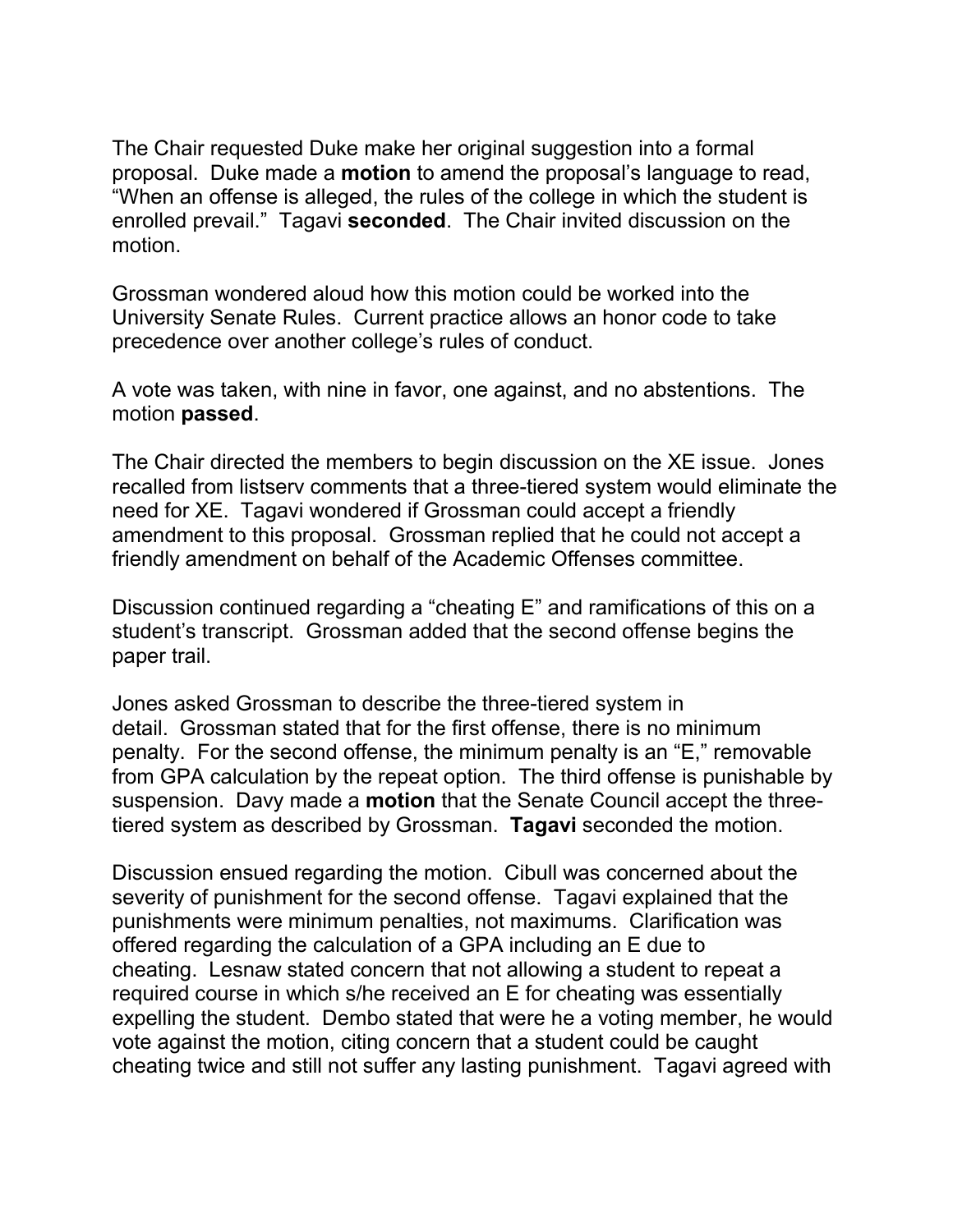Dembo, but said that concern would not necessarily require a vote against the motion because these are minimum punishments.

Grossman stated he could accept Jones' motion, but also suggested using the three-tiered system with the option to utilize "XE." Jarvis agreed with the principle that a freshman might make an honest mistake and not deserve harsh punishment, but also that a grade of "XE" would require the student to be held accountable for cheating. Cibull voiced concern that all sorts of fairly minor infractions could be defined as cheating, and indicated support for use of an XE. Grossman reminded the Senate Council members that as it was written, the proposal allowed "XE" to be converted to "E" after one year through the University Appeals Board.

Moore wondered about punishments for students not enrolled in a class, but still guilty of cheating. Grossman stated that there are currently additional provisions for offenses of cheating in a class in which a student is not enrolled. The penalty is decided by the dean, which can vary from no punishment to expulsion. Grossman noted the action would still be on record with the Registrar.

Lesnaw wondered about a sunset clause, and how this would affect the penalties. Grossman stated there was no automatic sunset. The Chair noted that the sunset clause was not a part of the motion.

Tagavi noted that an "E" could be removed from GPA calculation by a Repeat Option. Cibull expressed concern over this, stating that a penalty due to cheating should be noted as such, and that an implication of cheating was not sufficient; the student should be identified as a cheater. Tagavi suggested suspension, and said that "XE" was not necessary. Dembo replied that many faculty members would not be comfortable suspending a student, and Cibull commented that an "XE" was an intermediate punishment. Dembo agreed, saying that suspension for cheating makes it more difficult to identify the punishment for cheating.

Grossman suggested an amendment. Grossman made a **motion** to amend Jones' motion to add the "XE" as a potential penalty to the current system but that the "E" as a minimum penalty for the second offense would be retained. Cibull **seconded** the motion.

Discussion on the motion began, with an emphasis on separating punishments for ignorance from punishments for maliciousness. Jarvis stated